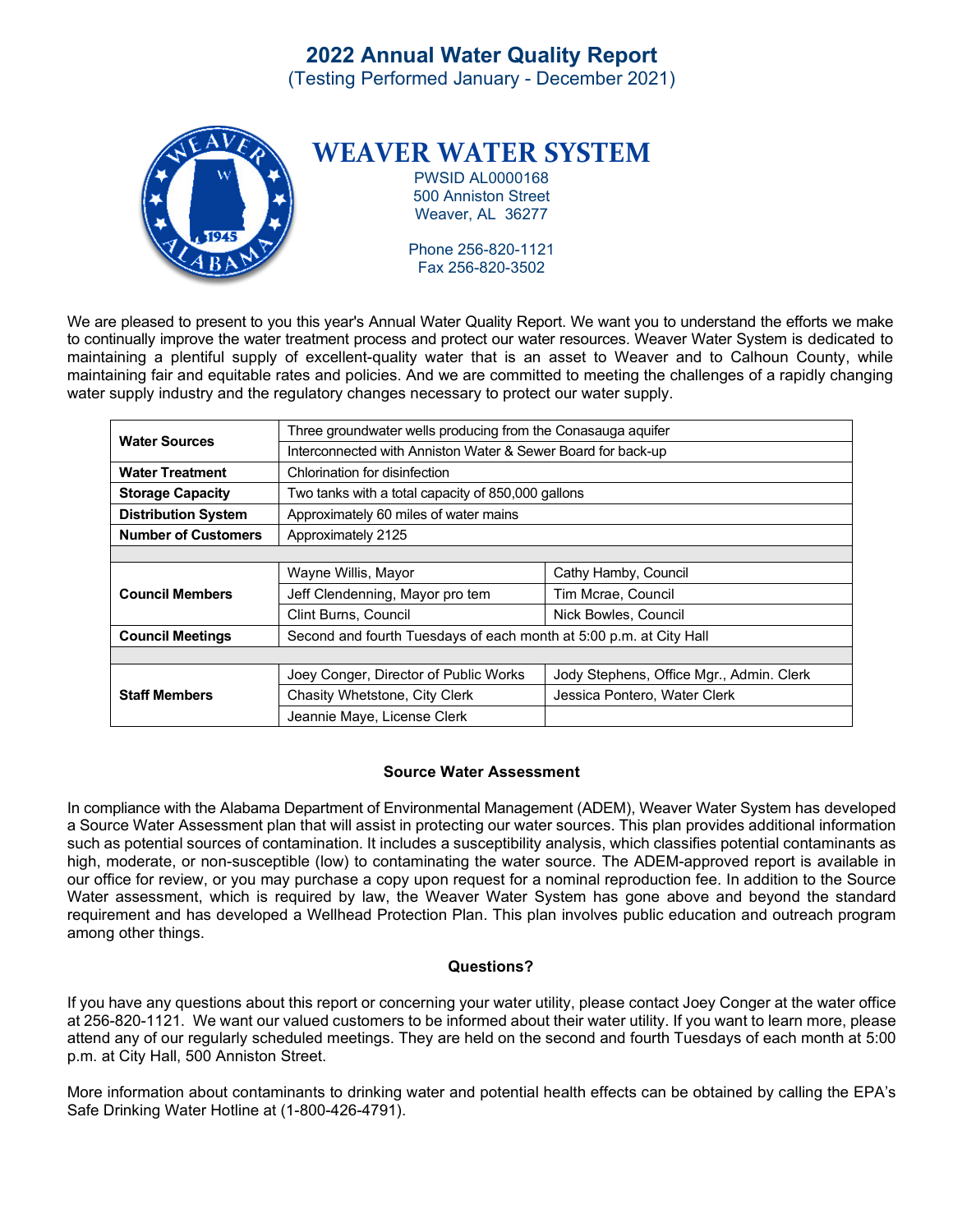#### **General Information**

All drinking water, including bottled drinking water, may be reasonably expected to contain at least small amounts of some contaminants. The presence of contaminants does not necessarily indicate that water poses a health risk. MCL's, defined in a List of Definitions in this report, are set at very stringent levels. To understand the possible health effects described for many regulated constituents, a person would have to drink 2 liters of water every day at the MCL level for a lifetime to have a one-in-a-million chance of having the described health effect.

The sources of drinking water (both tap water and bottled water) include rivers, lakes, streams, ponds, reservoirs, springs, and wells. As water travels over the surface of the land or through the ground, it dissolves naturally occurring minerals and radioactive material, and it can pick up substances resulting from the presence of animals or from human activity. Contaminants that may be present in source water include:

• Microbial contaminants, such as viruses and bacteria, which may come from sewage treatment plants, septic systems, agricultural livestock operations, and wildlife.

• Inorganic contaminants, such as salts and metals, which can be naturally occurring or result from urban storm water run-off, industrial or domestic wastewater discharges, oil and gas production, mining, or farming.

• Pesticides and herbicides, which may come from a variety of sources such as agriculture, storm water run-off, and residential uses.

• Organic chemical contaminants, including synthetic and volatile organic chemicals, which are by-products of industrial processes and petroleum production, and can also come from gas stations, urban storm water runoff, and septic systems.

• Radioactive contaminants, which can be naturally occurring or be the result of oil and gas production and mining activities.

In order to ensure that tap water is safe to drink, EPA prescribes regulations which limit the levels of certain contaminants in water provided by public water systems. Food and Drug Administration (FDA) regulations establish limits for contaminants in bottled water.

Some people may be more vulnerable to contaminants in drinking water than the general population. Immuno-compromised persons such as persons with cancer undergoing chemotherapy, persons who have undergone organ transplants, people with HIV/AIDS or other immune system disorders, some elderly, and infants can be particularly at risk from infections. People at risk should seek advice about drinking water from their health care providers.

Anniston Water and Sewer Board also monitors our source water for pathogens, such as *Cryptosporidium* and *Giardia*. These pathogens can enter the water from animal or human waste. All test results were well within state and federal standards. For people who may be immuno-compromised, a guidance document developed jointly by the Environmental Protection Agency and the Center for Disease Control is available online at *www.epa.gov/safewater/crypto.html* or from the Safe Drinking Water Hotline at 800-426-4791. This language does not indicate the presence of cryptosporidium in our drinking water.

#### **Information about Lead**

Lead in drinking water is rarely found in source water but is primarily from materials and components associated with service lines and home plumbing. Your water system is responsible for providing high quality drinking water but cannot control the variety of materials used in plumbing components.

If present, elevated levels of lead can cause serious health problems, especially for pregnant women and young children. Use *only*  water from the cold-water tap for drinking, cooking, and *especially for making baby formula*. Hot water is more likely to cause leaching of lead from plumbing materials. When your water has been sitting for several hours, you can minimize the potential for lead exposure by flushing your tap for 30 seconds to 2 minutes before using water for drinking or cooking. These recommended actions are very important to the health of your family.

Lead levels in your drinking water are likely to be higher if:

- Your home or water system has lead pipes, or
- Your home has faucets or fittings made of brass which contains some lead, or
- Your home has copper pipes with lead solder and you have naturally soft water, and
- Water often sits in the pipes for several hours.

If you are concerned about lead in your water, you may wish to have your water tested. Information on lead in drinking water, testing methods, and steps you can take to minimize exposure is available from the Safe Drinking Water hotline or at www.epa.gov/safewater/lead.

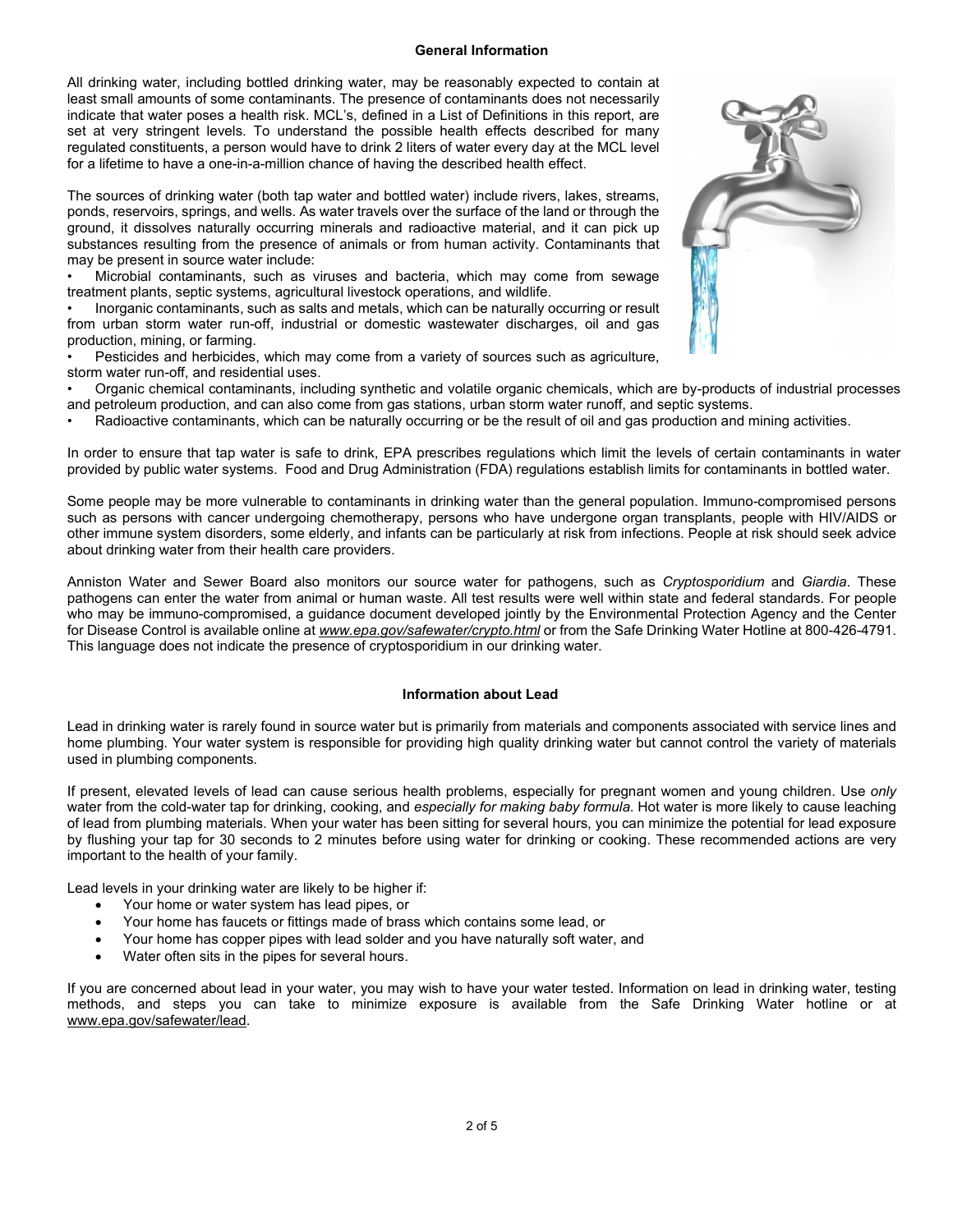#### **Monitoring Schedule and Results**

The Alabama Department of Environmental Management (ADEM) allows us to monitor for some contaminants less than once per year because the concentrations of these contaminants do not change frequently. Based on a study conducted by ADEM with the approval of the EPA a statewide waiver for the monitoring of asbestos and dioxin was issued. Thus, monitoring for these contaminants was not required.

| <b>Constituent Monitored</b>                                         | <b>Date Monitored</b> |  |
|----------------------------------------------------------------------|-----------------------|--|
| Inorganic Contaminants                                               | 2020                  |  |
| Lead/Copper                                                          | 2019                  |  |
| Microbiological Contaminants                                         | current               |  |
| <b>Nitrates</b>                                                      | 2021                  |  |
| Radioactive Contaminants                                             | 2019                  |  |
| Synthetic Organic Contaminants (including pesticides and herbicides) | 2021                  |  |
| Volatile Organic Contaminants                                        | 2021                  |  |
| Disinfection By-products                                             | 2021                  |  |
| <b>PFAS Contaminants</b>                                             | 2020                  |  |

Our drinking water meets or exceeds federal and state standards. We have learned through our monitoring and testing that some constituents have been detected. Those detections are listed in the following table: however, we are pleased to announce that our system had no violations.

| <b>Detected Drinking Water Contaminants</b> |                  |                    |             |                |                |                                                                                                                  |  |  |
|---------------------------------------------|------------------|--------------------|-------------|----------------|----------------|------------------------------------------------------------------------------------------------------------------|--|--|
|                                             | <b>Violation</b> | Level              | <b>Unit</b> |                |                | <b>Likely Source</b>                                                                                             |  |  |
| <b>Contaminants</b>                         | Y/N              | <b>Detected</b>    | <b>Msmt</b> | <b>IMCLG</b>   | <b>MCL</b>     | of Contamination                                                                                                 |  |  |
| <b>Alpha Emitters</b>                       | NO.              | 7.7                | PCi/I       | 0              | 15             | Erosion of natural deposits                                                                                      |  |  |
| Combined Radium                             | NO.              | 3.1                | PCi/I       | $\Omega$       | 5              | Erosion of natural deposits                                                                                      |  |  |
| Barium                                      | NO.              | 0.08               | ppm         | $\overline{2}$ | $\overline{c}$ | Discharge of drilling wastes; discharge from metal refineries;<br>erosion of natural deposits                    |  |  |
| Copper                                      | NO.              | $0.140*$<br>0 > AL | ppm         | 1.3            |                | AL=1.3 Corrosion of household plumbing systems; erosion of natural<br>deposits; leaching from wood preservatives |  |  |
| Lead                                        | NO.              | $0.002*$<br>0 > AL | ppm         | $\Omega$       | $AL=0.0$<br>15 | Corrosion of household plumbing systems, erosion of natural<br>deposits                                          |  |  |
| Nitrate (as Nitrogen)                       | <b>NO</b>        | ND-1.1             | ppm         | 10             | 10             | Runoff from fertilizer use; leaching from septic tanks, sewage;<br>erosion of natural deposits                   |  |  |
| <b>Secondary Contaminants</b>               |                  |                    |             |                |                |                                                                                                                  |  |  |
| Chloride                                    | NO.              | 6.0                | ppm         | n/a            | 250            | Naturally occurring; industrial discharge; runoff                                                                |  |  |
| <b>Hardness</b>                             | NO.              | 198                | ppm         | n/a            | n/a            | Naturally occurring; water treatment                                                                             |  |  |
| Iron                                        | NO.              | 0.12               | ppm         | n/a            | 0.30           | Naturally occurring; erosion; leaching from pipes                                                                |  |  |
| pH                                          | NO.              | 7.6                | S.U.        | n/a            | n/a            | Naturally occurring in the environment; water treatment                                                          |  |  |
| Sodium                                      | NO.              | 4.1                | ppm         | n/a            | n/a            | Naturally occurring in the environment                                                                           |  |  |
| Sulfate                                     | NO.              | 20.8               | ppm         | n/a            | 250            | Naturally occurring in the environment: industrial discharge; runoff                                             |  |  |
| <b>Total Dissolved Solids</b>               | NO.              | 202                | ppm         | n/a            | 500            | Naturally occurring in the environment: industrial discharge; runoff                                             |  |  |

Figure shown is  $90<sup>th</sup>$  percentile and # of sites above Action Level = 0

Per- and polyfluoroalkyl substances (PFAS) are man-made chemicals that were used in manufacturing and in other industrial and consumer applications. The EPA has not established primary drinking water regulations for PFAS substances. The lifetime health advisory level for PFOA and PFOS is a combined 70 parts per trillion (0.00007 ppm or 0.07 ppb). Below is a list of PFAS contaminants our system monitored in 2020 and the results.

| <b>PFAS Contaminants</b>                                           |                     |                          |                              |                  |                          |  |  |
|--------------------------------------------------------------------|---------------------|--------------------------|------------------------------|------------------|--------------------------|--|--|
| Contaminant                                                        | <b>Unit</b><br>Msmt | Level<br><b>Detected</b> | Contaminant                  | <b>Unit Msmt</b> | Level<br><b>Detected</b> |  |  |
| 11CI-PF3OUdS (11-chloroeicosafluoro-3-oxaundecane-1-sulfonic acid) | ppb                 | <b>ND</b>                | Perfluoroheptanoic acid      | ppb              | <b>ND</b>                |  |  |
| 9CI-PF3ONS (9-chlorohexadecafluoro-3-oxanone-1-sulfonic acid)      | ppb                 | <b>ND</b>                | Perfluorohexanesulfonic acid | ppb              | ND-0.014                 |  |  |
| ADONA (4,8-dioxa-3H-perfluorononanoic acid)                        | ppb                 | <b>ND</b>                | Perfluorononanoic acid       | ppb              | <b>ND</b>                |  |  |
| HFPO-DA (Hexafluoropropylene oxide dimer acidA)                    | ppb                 | <b>ND</b>                | Perfluorooctanesulfonic acid | ppb              | ND-0.015                 |  |  |
| NEtFOSAA (N-ethylperfluorooctanesulfonamidoacetic acid)            | ppb                 | <b>ND</b>                | Perfluorooctanoic acid       | ppb              | ND-0.004                 |  |  |
| NMeFOSAA (N-methylperfluorooctanesulfonamidoacetic acid0           | ppb                 | <b>ND</b>                | Perfluorotetradecanoic acid  | ppb              | <b>ND</b>                |  |  |
| Perfluorobutanesulfonic acid                                       | ppb                 | ND-0.004                 | Perfluorotridecanoic acid    | ppb              | <b>ND</b>                |  |  |
| Perfluorodecanoic acid                                             | ppb                 | <b>ND</b>                | Perfluoroundecanoic acid     | ppb              | <b>ND</b>                |  |  |
| Perfluorohexanoic acid                                             | ppb                 | <b>ND</b>                | <b>Total PFAS</b>            | ppb              | ND-0.028                 |  |  |
| Perfluorododecanoic acid                                           | ppb                 | <b>ND</b>                |                              |                  |                          |  |  |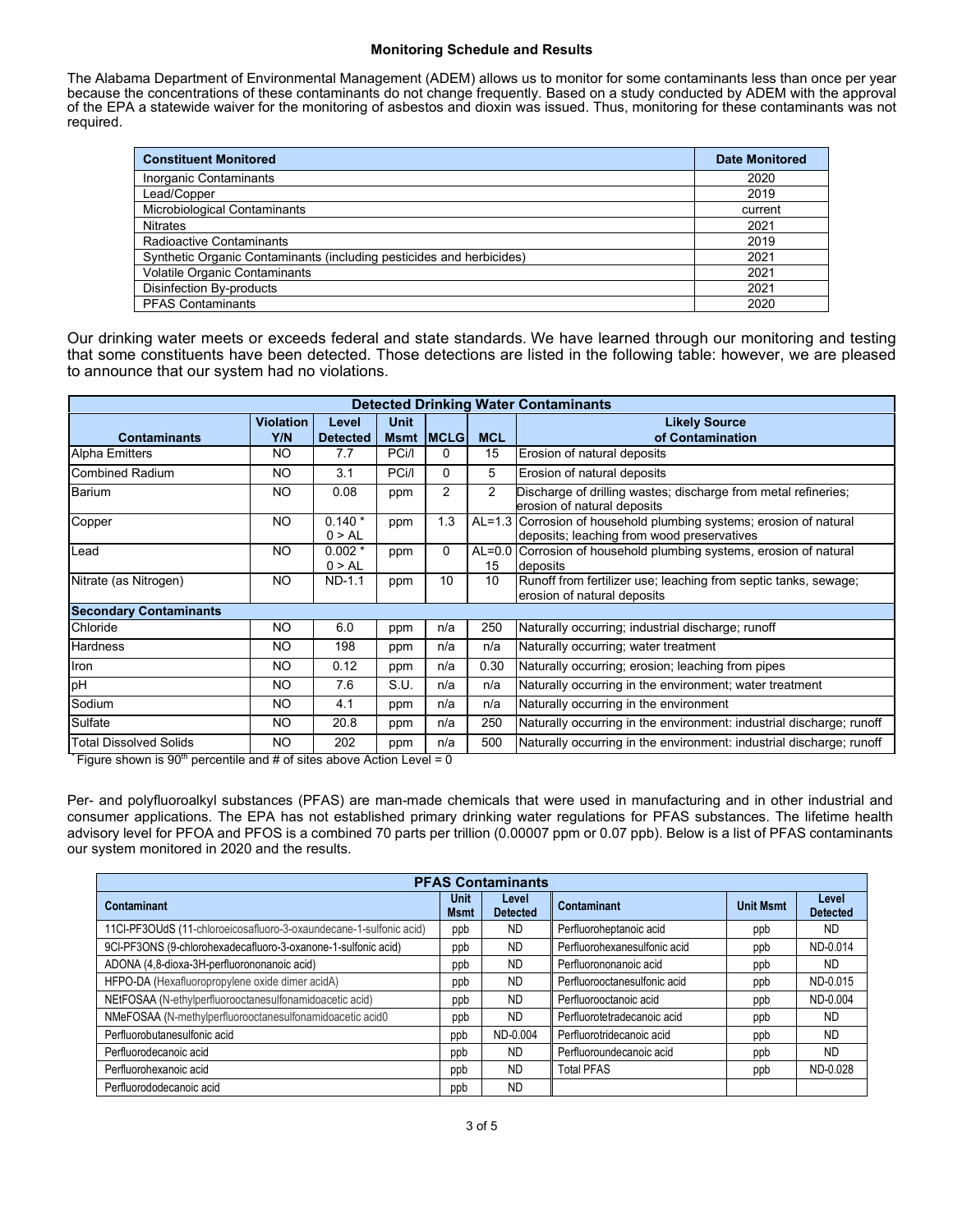### **DEFINITIONS**

**Action Level**- the concentration of a contaminant that, if exceeded, triggers treatment or other requirements.

**Coliform Absent (ca)**- laboratory analysis indicates that the contaminant is not present. **Disinfection byproducts (DBPs)**- formed when disinfectants react with bromide and/or natural organic matter (i.e., decaying vegetation) present in the source water. Disinfection byproducts for which regulations have been established include trihalomethanes (TTHM), haloacetic acids (HAA5), bromate, and chlorite.



**Distribution System Evaluation (DSE)**- a one-time study conducted by water systems to identify distribution system locations with high concentrations of THMs and HAAs.

**Level 1 Assessment**- a study of the water system to identify potential problems and determine (if possible) why total coliform bacteria have been found in our water system.

**Level 2 Assessment**- a very detailed study of the water system to identify potential problems and determine (if possible) why an E. coli MCL violation has occurred and/or why total coliform bacteria have been found in our water system on multiple occasions.

**Maximum Contaminant Level (MCL)**- highest level of a contaminant that is allowed in drinking water. MCLs are set as close to the MCLGs as feasible using the best available treatment technology.

**Maximum Contaminant Level Goal**- the level of a contaminant in drinking water below which there is no known or expected risk to health. MCLGs allow for a margin of safety.

**Maximum Residual Disinfectant Level (MRDL)**- highest level of a disinfectant allowed in drinking water

**Micrograms per liter (ug/L)** – equivalent to parts per billion (ppb) since one liter of water is equal in weight to one billion micrograms. **Milligrams per liter (mg/L)** – equivalent to parts per million

**Millirems per year (mrem/yr)**- a measure of radiation absorbed by the body.

**Nephelometric Turbidity Unit (NTU)**- a measure of the clarity of water. Turbidity in excess of 5 NTU is just noticeable to the average person.

**Not Detected (ND)**- laboratory analysis indicates that the constituent is not present above detection limits of lab equipment. **NR (Not Reported)**- laboratory analysis, usually Secondary Contaminants, not reported by water system. EPA recommends that secondary standards be reported but does not require systems to comply.

**Parts per billion (ppb) or Micrograms per liter (µg/l)**- corresponds to one minute in 2,000 years, or a single penny in \$10,000,000. **Parts per million (ppm) or Milligrams per liter (mg/l)**- corresponds to one minute in two years or a single penny in \$10,000.

**Parts per quadrillion (ppq) or Picograms per liter (picograms/l)**- corresponds to one minute in 2,000,000,000 years, or a single penny in \$10,000,000,000,000.

**Parts per trillion (ppt) or Nanograms per liter (nanograms/l)**- corresponds to one minute in 2,000,000 years, or a single penny in \$10,000,000,000.

**Picocuries per liter (pCi/L)**- a measure of the radioactivity in water.

**Running Annual Average (RAA)**- yearly average of all the DPB results at each specific sampling site in the distribution system. The RAA, along with a range, is reported in the Table of Detected Contaminants.

**Standard Units (S.U.)**- pH of water measures the water's balances of acids and bases and is affected by temperature and carbon dioxide gas. Water with less than 6.5 could be acidic, soft, and corrosive. A pH greater than 8.5 could indicate that the water is hard. **Treatment Technique (TT)**- a required process intended to reduce the level of a contaminant in drinking water.

**Variances & Exemptions (V&E)**- State or EPA permission not to meet an MCL or a treatment technique under certain conditions.